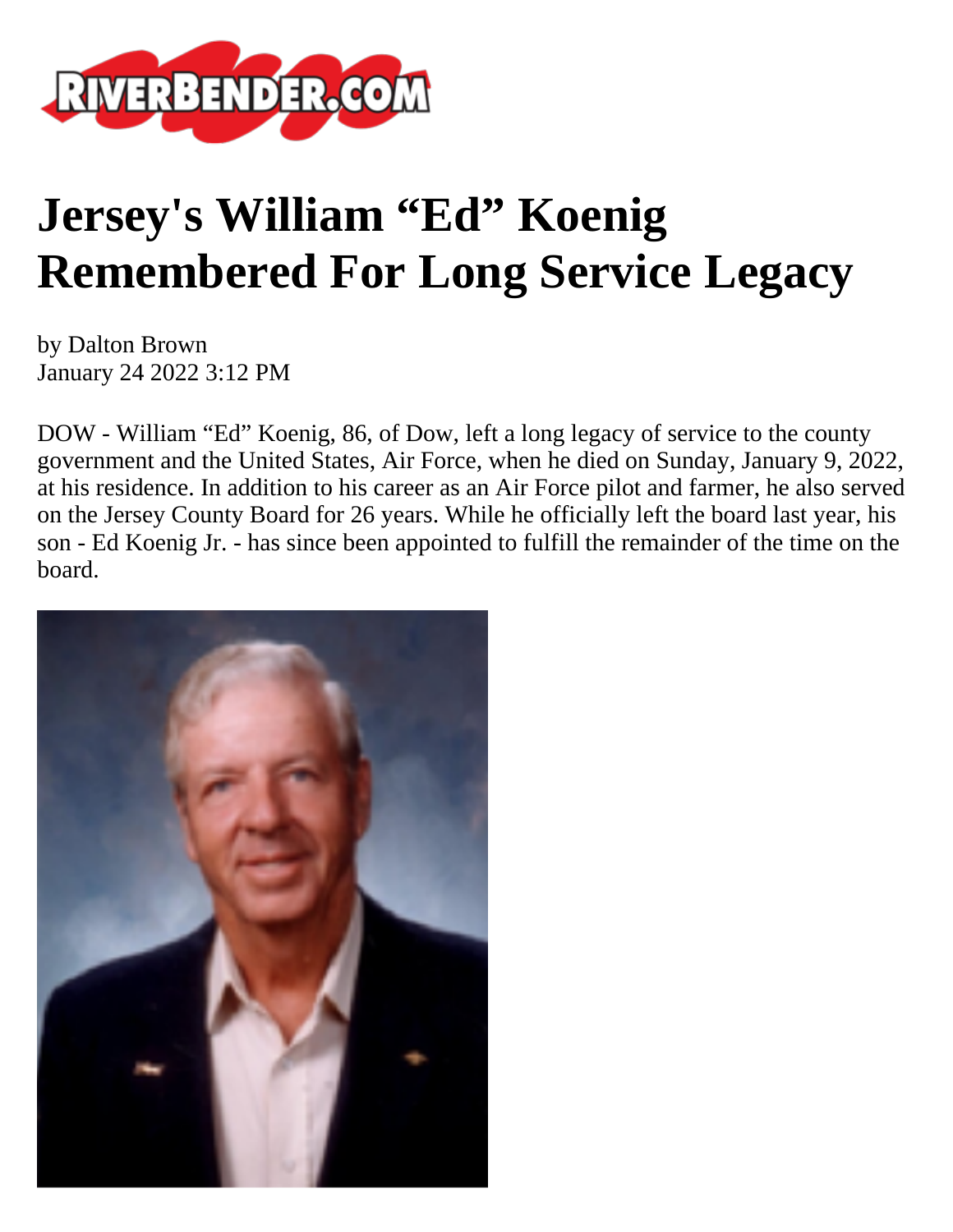Jersey County Board Chairman Don Little said Koenig had no shortage of captivating stories to tell from his lifetime of experiences.

"Ed was a very interesting guy to talk to. I found conversations about his flying and military service to be absolutely fascinating. The guy had flown a variety of aircraft," Little said. "The aircraft designation was 'flying hospital,' where he flew in and picked up wounded troops in Vietnam and flew them back to Guam … to evacuate them out of Vietnam, sometimes under fire."

When Little and Koenig served in the same board district, Little got to know Koenig quite well - not only as a politician, but also as a person and a pilot.

"He was a long-time farmer who had that constituency that would elect and re-elect him," Little said. "He had strong opinions on the role of government, particularly in the accounting level. He had a conservative bent as far as what government could do and should do."

"But overall, I remember him as sitting down and talking, listening to his stories and experiences as an Air Force pilot," Little said. "He lived a very interesting life. He started out with B-25 bombers after World War II ended and three other variations of cargo. I would ask him one question and he'd take off (figuratively) with stories on that, and I found it absolutely fascinating to listen to those stories."

Koenig was born on July 18, 1935, in Michael, Calhoun County, the fourth of six children. He married Marjorie Koenig on June 11, 1960, in Beatrice, Nebraska.

Koenig graduated from Jersey Community High School in 1953. After graduation, he became a pilot in the Air Force and Active Reserves flying B-25 bombers, KC-97 tankers, C-124 Globemasters and C-9A Nightingales, eventually retiring with the rank of Major.

Outside of the Air Force, he enjoyed flying his Cessna 172 at a private airstrip he constructed on his 1,000-acre farm in Jersey County, which he also enjoyed farming with his father and son. Koenig even taught his son and two daughters how to fly, and all of his children ended up earning their private pilot's licenses.

In addition to his parents, Charles and Alma Koenig, he was preceded in death by his two sisters, Mary Jean Heath and Doris Hall, and one brother, Charles J. Koenig. He is survived by two siblings, Edna Melcher and Ervin Koenig; his three children, Edward Koenig Jr., Judy Croxford, and Diane Wendell; 14 grandchildren, Sharon Koenig,